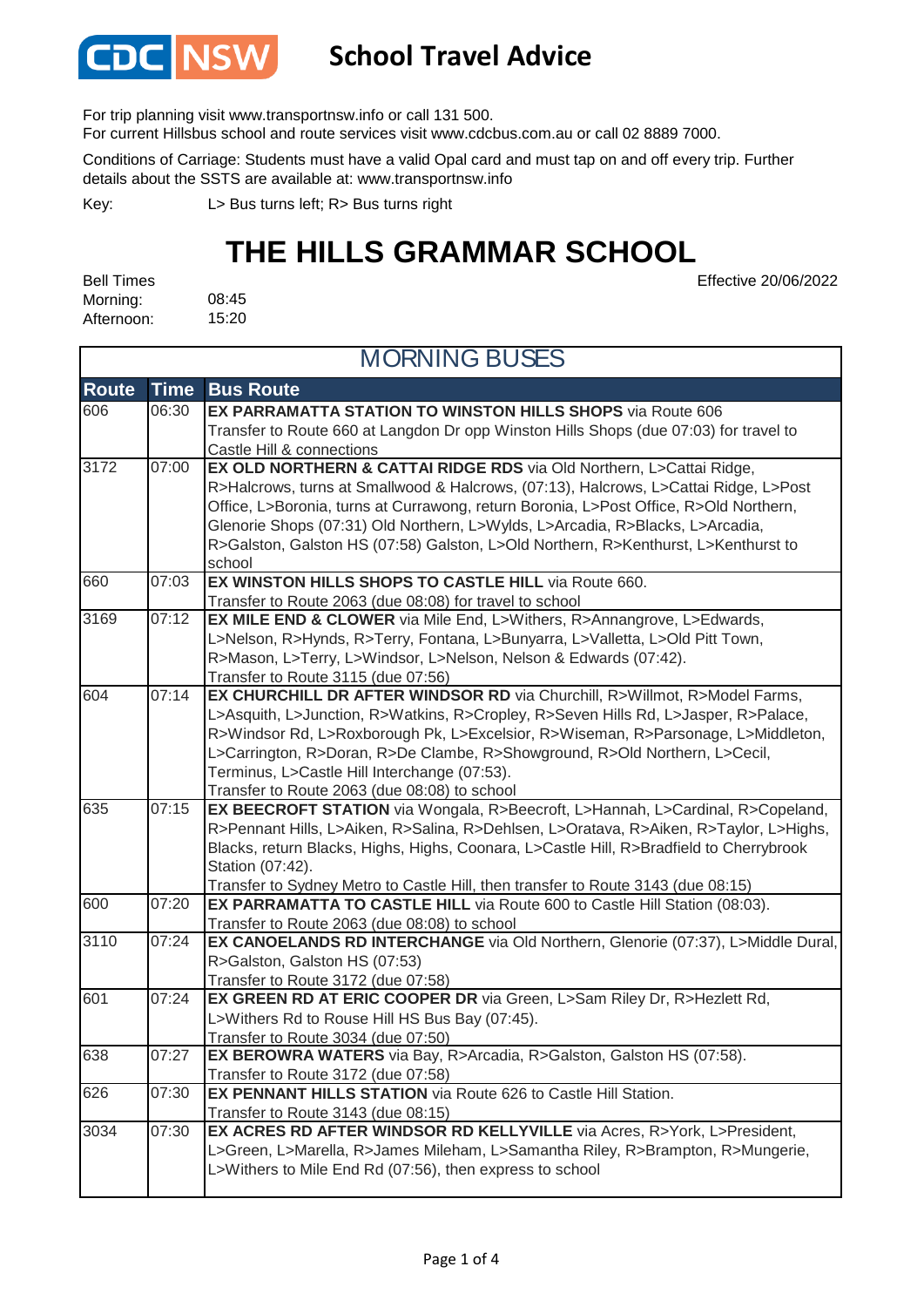# **CDC** NSW School Travel Advice

| <b>Route</b> | <b>Time</b> | <b>Bus Route</b>                                                                                                                                          |
|--------------|-------------|-----------------------------------------------------------------------------------------------------------------------------------------------------------|
| 3115         | 07:35       | EX NORTHWEST TWAY OPP ROUSE HILL STATION via Tway, R>Rouse Hill Dr,<br>L>Caddies, L>Commercial, R>Windsor, R>Nelson, L>Nelson, R>Nelson to Blind (07:51), |
|              |             | return Nelson, L>Nelson to Hynds Bus Bay (07:56) L>Edwards, L>Annangrove, L>Blue                                                                          |
|              |             | Gum, L>Shoplands to end (08:10), return Shoplands, R>Blue Gum, L>Annangrove                                                                               |
|              |             | (Annangrove PS 08:16), R>Colbran to Robson, returns Colbran, R>Annangrove, R>Marian                                                                       |
|              |             | College (08:34), R>Annangrove, R>Kenthurst to Kenthurst Rd stop                                                                                           |
| 3136         | 07:35       | EX MARAYLYA PUBLIC SCHOOL NEICH RD via Neich, Pitt Town, R>Kenthurst (07:55),<br>R>Annangrove to Marian College, return Annangrove, R>Kenthurst to school |
| 3104         | 07:37       | EX GLENORIE SHOPS via Old Northern, R>Garemyn, L>Cranstons, R>Old Northern,                                                                               |
|              |             | opposite Dural PO (07:59).                                                                                                                                |
|              |             | Transfer to Route 3172 (due 08:03)                                                                                                                        |
| 3132         | 07:39       | EX SHOPLANDS RD TERMINUS via Shoplands, R>Blue Gum, L>Annangrove,                                                                                         |
|              |             | Annangrove PS (07:49), R>Kenthurst to Kenthurst Rd stop.                                                                                                  |
| 3143         | 07:39       | EX CASTLEWOOD AFTER CRANE via Castlewood, R>Darcey, L>Crane, L>Cecil,                                                                                     |
|              |             | R>Orange Grove, L>Crane, R>Terminus, L>Castle Hill Interchange Stand C (07:51),                                                                           |
|              |             | L>Crane, R>Terminus, Cecil, L>Old Northern, R>Parsonage, L>Marie to Gilroy College                                                                        |
|              |             | (07:58), return Marie, R>Parsonage, L>Old Northern, L>Showground, R>Rowallan,                                                                             |
|              |             | L>Castle, to Castle Hill HS (08:06), then via Castle, L>Pennant, McMullen, R>Old Northern,                                                                |
|              |             | R>Crane, R>Castle Hill Interchange Stand A (08:15), L>Old Northern to opposite Oakhill                                                                    |
|              |             | College (08:20), Old Northern, Round Corner (08:27), L>Kenthurst to school                                                                                |
| 2084         | 07:40       | EX CELIA RD AFTER ROSS PL via Celia, Stringer, L>Barry, L>Withers, R>Foxall,                                                                              |
|              |             | L>Samantha Riley, L>Glenhaven, L>Bannerman, R>Annangrove, R>Marian College, return                                                                        |
|              |             | R>Annangrove, R>Kenthurst to school                                                                                                                       |
| 3167         | 07:40       | EX EASTWOOD STATION WEST PDE via West Pde, R>Station, turn around, L>Hillview,                                                                            |
|              |             | Station, turn around, L>Hillview, L>Terry, R>Marsden, R>Pennant Hills, Mobbs Hill (07:48),                                                                |
|              |             | Thompsons Cnr (08:01), L>Castle Hill, R>Old Northern, opposite Oakhill College (08:12),                                                                   |
|              |             | Old Northern, Round Cnr (08:19), L>Kenthurst to school                                                                                                    |
| 3149         | 07:45       | EX BINALONG & ORANA RDS via Binalong, L>Fuggles, R>Fuggles, L>Pitt Town,                                                                                  |
|              |             | L>Porters, L>Ascot, L>Porters, Porters & Cadwells (08:00), return Porters, Kenthurst to                                                                   |
| 3180         | 07:45       | school<br>EX AIKEN & PENNANT HILLS RDS via Aiken, R>Taylor, Highs, County, L>Treetops,                                                                    |
|              |             | R>David, Oakhill Dr Shops (07:57), via David, James Henty roundabout & returns James                                                                      |
|              |             | Henty, R>New Line, L>Old Northern, R>Kenthurst, L>Kenthurst to school                                                                                     |
| 3062         | 07:47       | <b>EX GREEN AFTER SHOWGROUND</b> via Green, L>St Pauls, R>Harrington, R>Wrights,                                                                          |
|              |             | R>Kings, Eric Cooper, L>Green, L>Showground, L>Britannia, L>Tuckwell, R>Gilbert to                                                                        |
|              |             | Ridgecrop Dr Nth, L>Ridgecrop, L>Bishopsgate, L>Ridgecrop, L>Gilbert, L>Old Northern,                                                                     |
|              |             | L>Kenthurst to school                                                                                                                                     |
| 3005         | 08:00       | EX BRAMPTON OPP STAFFORD via Brampton, R>Mungerie, L>Withers, R>Annangrove                                                                                |
|              |             | to Marian College, then R>Annangrove, R>Kenthurst to school                                                                                               |
| 3016         | 08:03       | EX GREEN AFTER WRIGHTS via Green, R>Rosebery, L>Cattai Creek Dr, L>Craigmore,                                                                             |
|              |             | L>Cattai Creek Dr, R>Green, Green after Marella (08:12), then express to school                                                                           |
| 3122         | 08:03       | EX GLENHAVEN & EVANS RDS via Glenhaven, L>Carinda, Carinda & Mills (08:13),                                                                               |
|              |             | R>Mills, L>Glenhaven, R>Bannerman, R>Annangrove to Marian College (08:22), then                                                                           |
|              |             | R>Annangrove, R>Kenthurst to school                                                                                                                       |
| 3165         | 08:06       | EX EDWARD BENNETT AFTER CASTLE HILL RD via Edward Bennett, L>Neale,                                                                                       |
|              |             | R>Franklin, L>John, R>County, L>Woodgrove, R>David, Oakhill Dr Shops (08:14), return                                                                      |
|              |             | David, L>Treetops, R>County, R>Castle Hill Rd, R>Old Northern, opposite Oakhill College                                                                   |
|              |             | (08:25), L>Kenthurst to school                                                                                                                            |
| 2063         | 08:08       | EX CASTLE HILL INTERCHANGE STAND A via Old Northern to opposite Oakhill College                                                                           |
| 3111         | 08:09       | (08:14) then Old Northern, L>Kenthurst to school<br>EX EVANS RD OPPOSITE AMELIA GODBEE AVE via Evans, L>Grange, R>Greenbank,                              |
|              |             | via Greenbank Loop, L>Grange, R>Evans, R>Glenhaven, L>Old Northern, L>Kenthurst to                                                                        |
|              |             | school                                                                                                                                                    |
|              |             |                                                                                                                                                           |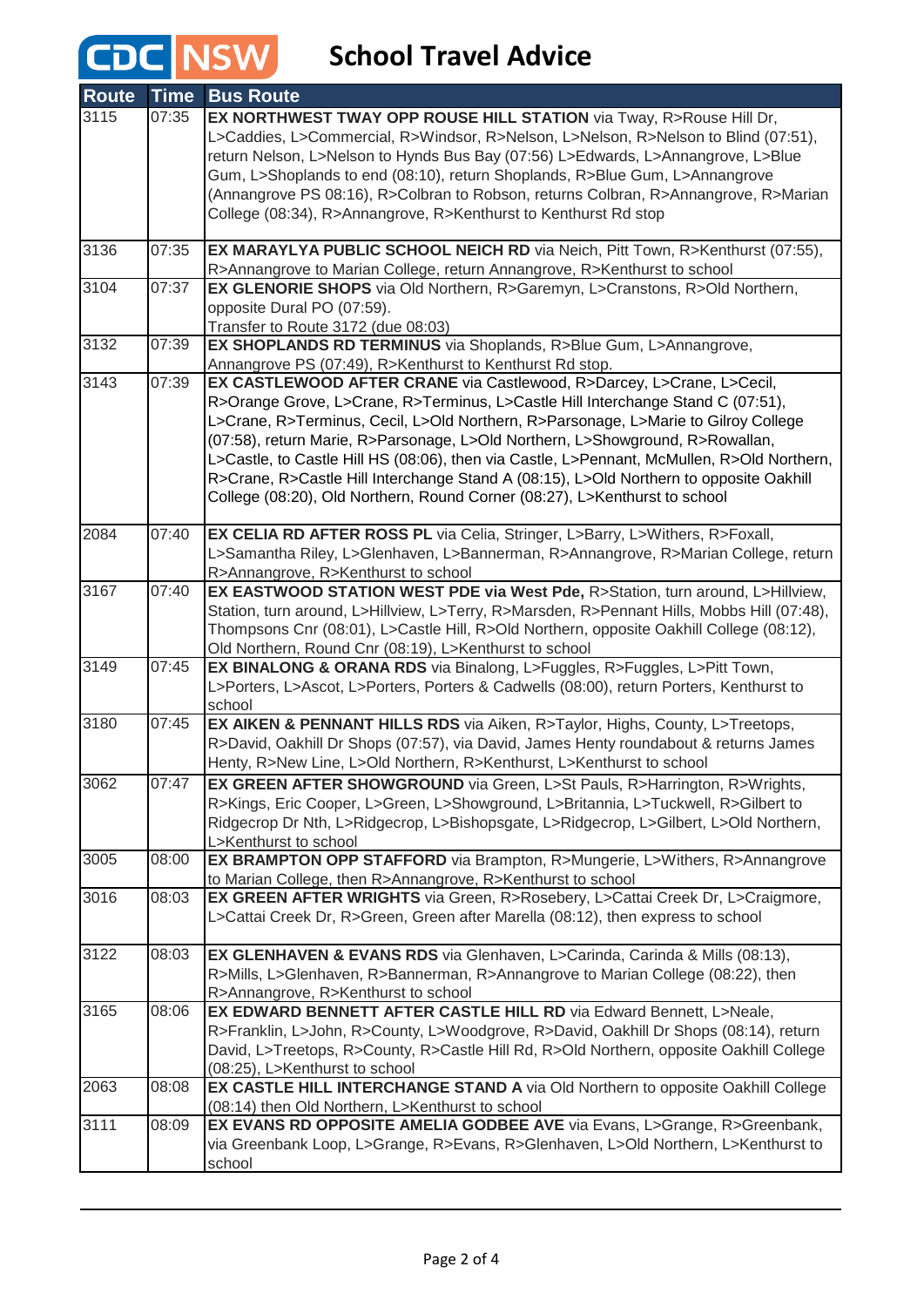## **CDC** NSW School Travel Advice

| <b>Route</b> |             | <b>Time Bus Route</b>                                                                                                                                                                                                                                                                                                                                                                                                                      |
|--------------|-------------|--------------------------------------------------------------------------------------------------------------------------------------------------------------------------------------------------------------------------------------------------------------------------------------------------------------------------------------------------------------------------------------------------------------------------------------------|
|              |             | <b>AFTERNOON BUSES</b>                                                                                                                                                                                                                                                                                                                                                                                                                     |
| <b>Route</b> | <b>Time</b> | <b>Bus Route</b>                                                                                                                                                                                                                                                                                                                                                                                                                           |
| 2571         | 15:30       | TO KELLYVILLE & BEAUMONT HILLS EXPRESS TO KELLYVILLE then via Green,<br>R>President, R>York, L>Acres, R>Windsor, R>Sam Riley, L>Brampton, L>The Parkway,<br>Mungerie, L>Withers, L>Mile End, L>Windsor, L>Tway to Rouse Hill Station                                                                                                                                                                                                       |
| 3533         | 15:35       | TO KELLYVILLE & ROUSE HILL, EXPRESS TO WITHERS RD & MILE END RD via then<br>Mile End, R>Clower, L>Adelphi, R>Mile End, L>Windsor, L>Tway to Rouse Hill Station, then<br>Tway, L>Windsor, R>Samantha Riley, R>Macquarie, L>Windsor, L>Merriville, Conrad to<br>roundabout at Keirle, return via Conrad, Merriville to Windsor Rd                                                                                                            |
| 3542         | 15:35       | TO KENTHURST PS AND LISBON AND BINALONG RDS via R>Kenthurst, L>Annangrove<br>to Marian College, return Annangrove, L>Kenthurst, R>Dural to Kenthurst PS.<br>Transfer to routes 3585 and 3591 (see below)<br>Then Dural St, R>Kenthurst, L>Pitt Town, L>Lisbon to Ellendale, return Lisbon, L>Pitt Town,<br>R>Fuggles, L>Fuggles, L>Binalong to Orana                                                                                       |
| 2657         | 15:36       | TO NORTH KELLYVILLE via R>Kenthurst, L>Annangrove, L>Marian College, return<br>L>Annangrove, L>Bannerman, R>Glenhaven, R>Samantha Riley, R>Foxall, L>Withers,<br>R>Barry, R>Stringer, Celia to Ross PI                                                                                                                                                                                                                                     |
| 3617         | 15:39       | TO DURAL PS via L>Kenthurst, L>Maple, R>Jaffa, R>Derriwong, L>Old Northern to Dural<br>PS. Transfer to Routes 3573, 3566 & 3580.                                                                                                                                                                                                                                                                                                           |
| 3553         | 15:40       | TO ROUSE HILL (FIRST SET DOWN ANNANGROVE AND EDWARDS RDS) via<br>Annangrove, L>Withers, R>Mile End, L>Windsor, L>Tway to Rouse Hill Station                                                                                                                                                                                                                                                                                                |
| 3609         | 15:40       | TO CROSSLANDS RD GALSTON via L>Kenthurst, L>Old Northern, Dural PS (16:00).<br>Transfer to:<br>Route 3566 (due 16:00) for travel to Galston, Arcadia & Berrilee;<br>Route 3573 (due 16:00) for travel to Canoelands Rd via Glenorie Shops;<br>Route 3580 (due 16:10) for travel to Cattai Ridge via Cranstons Rd.<br>Continues via R>Galston, L>Crosslands, L>Bevans, R>Knights, L>Chadd to Raynor, return<br>Chadd, R>Knights to Bayfield |
| 2505         | 15:42       | TO CASTLE HILL & KELLYVILLE EXPRESS TO GILBERT RD then via Gilbert,<br>L>Showground, R>Carrington, R>Doran Dr to Hills Showground Station, R>DeClambe,<br>L>Showground, R>Green, R>Eric Cooper, Kings, L>Wrights, R>Glenrowan, L>President,<br>R>Windsor, L>Broderick, R>Arnold, R>Gainsford, L>Sam Riley to Kellyville Station                                                                                                            |
| 3584         | 15:42       | TO PENNANT HILLS STATION via L>Kenthurst, L>Old Northern, R>New Line,<br>L>Boundary, L>Pennant Hills, L>Railway to Pennant Hills Station                                                                                                                                                                                                                                                                                                   |
| 3587         | 15:42       | TO KELLYVILLE FIRST STOP WITHERS & BENTLEY L>Withers, L>Bentley, R>Wellgate,<br>L>Withers, L>Barry, R>Stringer, Celia to Ross, return Celia, Stringer,<br>L>Barry, L>Withers, R>Hezlett, L>Samantha Riley, R>Green, L>Cattai Creek,<br>R>Craigmore, R>Cattai Creek, R>Rosebery, L>Green, R>Wrights, L>Harrington, L>St<br>Pauls, R>Green to Showground Rd                                                                                  |
| 3552         | 15:43       | TO BOX HILL via R>Kenthurst, L>Annangrove, R>Edwards, L>Nelson, R>Hynds to Hynds<br>Rd Bus Bay (16:02), L>Nelson, L>Mason, R>Terry, R>George, L>Old Pitt Town, L>Terry,<br>R>Windsor, R>Mount Carmel, L>Brahman to Letoken Way                                                                                                                                                                                                             |
| 3636         | 15:44       | TO CASTLE HILL EX HILLS GRAMMAR BUS BAY via L>Kenthurst, R>Old Northern,<br>R>Old Castle Hill, L>2nd First Farm, R>Lynstock, L>Old Castle Hill, L>McMullen, R>Old<br>Northern, Terminus, R>Crane, R>Castle Hill Interchange (due 16:06)<br>Transfer to Route 651 (due 16:15) for travel to West Pennant Hills                                                                                                                              |
| 3537         | 15:45       | TO DAVID RD & COONARA AVE via L>Kenthurst, L>Old Northern, R>New Line, R>David,<br>Oakhill Dr Shops (16:00)<br>Transfer to Route 621 due 16:22 (see below)<br>Then via David, L>Woodgrove, R>County, L>John, R>Franklin, L>Neale, R>Edward,<br>Coonara, L>Taylor, L>Aiken to Pennant Hills Rd                                                                                                                                              |